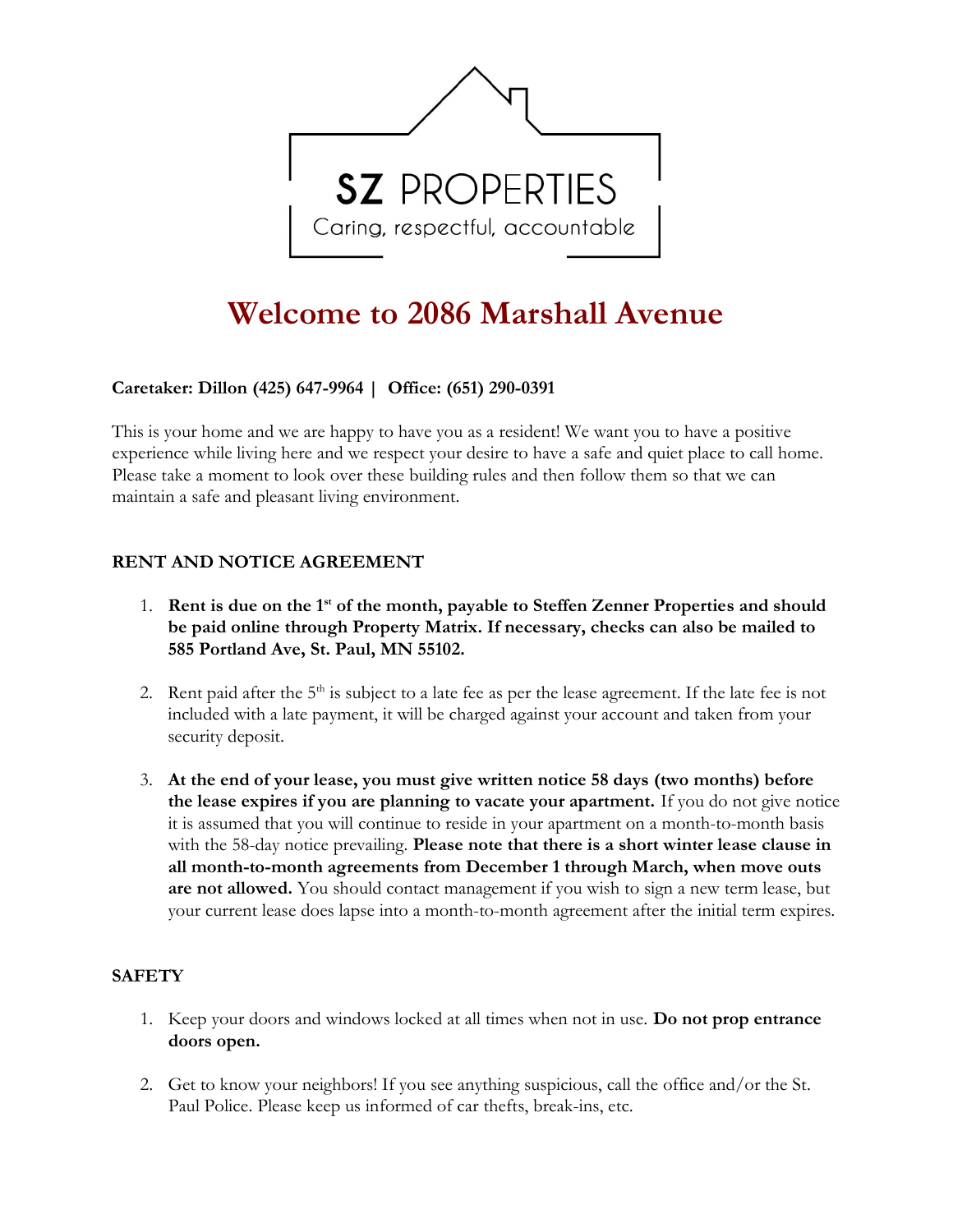- 3. If you smell smoke or see fire, leave the building immediately and call the Fire Department at 911.
- 4. The CO/smoke detector in your apartment is battery operated and is located on the ceiling near the apartment door. You should never tamper with your smoke detector as it is against the law. You should test the smoke detector at least once a month by pressing the test button to make certain that it sounds the alarm, and if it does not work properly report the problem at once to your building manager or the office. You are expected to be able to replace the battery to the detector when it starts to emit a short beep as this is a signal that the battery is failing. If you have any trouble with the detector or cannot change the battery, contact your building manager or the office.
- 5. Fire extinguishers are located on each level in the common hallways.

# GENERAL RULES

- 1. Quiet hours are especially after 9:00 PM and before 9:00 AM. All residents deserve peace and quiet at all hours of the day and night, so please get to know your neighbors and be mindful to not offend anyone.
- 2. Keep windows closed when it rains and storm windows closed in winter. Air conditioners must be removed from windows by October 1. Contact the building manager or the office if storms/screens are missing or broken.
- 3. Use small nails or screws when hanging objects on the walls. Please refrain from using tape or sticky substances to hang objects.
- 4. No items should be stored or left in entryways or hallways. Bikes should be stored appropriately and must be tagged with your apartment number and name or they will be removed and donated to charity. You may store items in the storage room bins (only bikes can be stored in the laundry room), but all items must be clearly marked with your name and apartment number. Unidentified items will be discarded after 30 days.
- 5. Please report burned out light bulbs in common areas to the building manager or office.
- 6. Please report any clean up necessary in common areas or laundry rooms to your building manager or the office. Keep in mind that hallways are cleaned once or twice weekly and checked daily for the most part. If you make a mess, clean it up yourself. Please don't leave trash or junk mail in the hallways. Pick up your newspaper everyday if you are receiving one; unclaimed newspapers are discarded the next day.
- 7. In general, you must keep your apartment clean and in safe condition.
- 8. Keep in mind that your apartment has been freshly painted. Walls in the kitchen and bathroom are washable. If you would like to repaint your apartment, contact the office before doing so. Charges may be assessed to you for returning the apartment to its original colors upon vacating the apartment.
- 9. We are a smoke-free building and residents must go outside TO THE BACK OF THE BUILDING at least 20 feet from the building to smoke any tobacco products: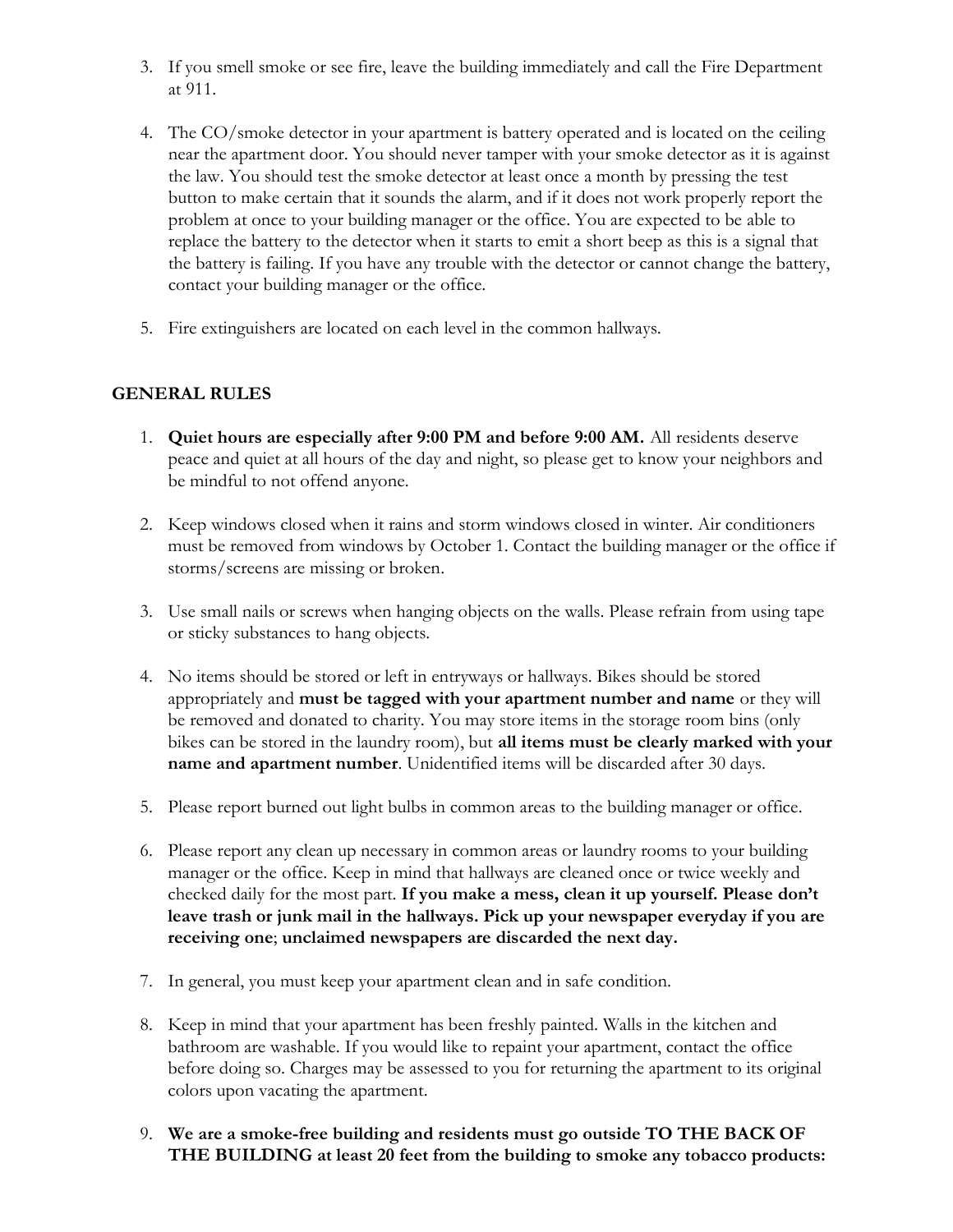smoking is not allowed in any apartments or common areas of the building. Please dispose of cigarette butts outside properly in the cigarette butt container provided; do not throw cigarette butts on the ground.

- 10. We do not allow pets at this property. If your lease does not allow pets, you must get written permission from the management before you get a pet in your apartment or you will lose your security deposit.
- 11. We do not allow satellite dishes at any properties. Please use Comcast as your cable provider and contact the office with any installation questions.

# **GUESTS**

- 1. You are responsible for your guests' behavior in and around the building.
- 2. Your lease specifies who can live in your apartment. Extra people may be charged \$45 each per month. Any guest that stays longer than 2 weeks is subject to this charge unless prior arrangements have been made with management.
- 3. Please note that due to the size of the studio apartments at 2086 Marshall we can only allow one resident per apartment; roommates are not allowed as per St. Paul fire codes for occupancy load.

# PARKING

- 1. Only on-street parking is available at 2086 Marshall Avenue. Limit how long you park in the alley behind the building to an hour or less when moving items into the building. You will be ticketed and towed for parking there longer than one hour.
- 2. If you choose to park on the street, note that Marshall Avenue is cleaned on Monday and Tuesday nights and parking on the north and south side are regulated from 2 AM to 7 AM; you will be ticketed if you are on the wrong side, so do pay attention to the street signs. You also need to be aware of snow emergency regulations. You can call 651-266-7569 for the latest emergency announcements or visit www.stpaul.gov/snow for announcements, notification options, and parking guidelines.

# TRASH & RECYCLING

- 1. **Recycling is mandatory** in the building to reduce waste in the dumpsters and landfills. Steffen Zenner Properties encourages a zero-waste philosophy and understands recycling is a key component. A recycling brochure was provided with your Apartment Condition Form & Community Member Agreement. Online resources for recycling include www.stpaul.gov/recycle (see "Recycling Information" section for Accepted Materials, Organics Recycling, Hazardous Waste, and Electronics) and www.ramseyrecycles.com.
- 2. Place all recyclables in proper carts next to the dumpsters and **flatten all cardboard boxes.** Follow the recycling brochure carefully to only put acceptable items in the recycling carts.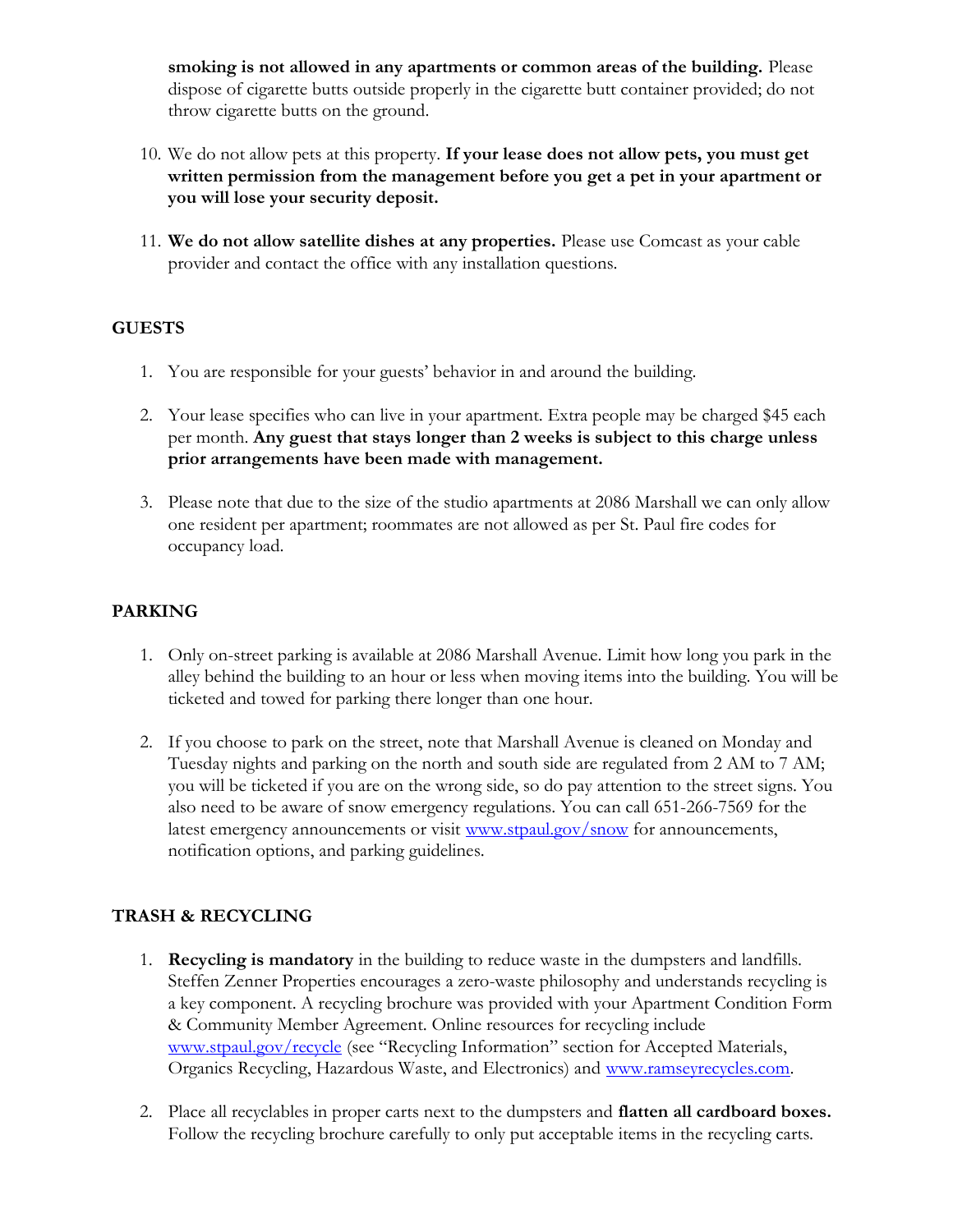- 3. No plastic bags can be placed in the recycling carts. If you are collecting items in a plastic bag, empty contents into the recycling cart and put the bag in the trash. Steffen Zenner Properties and the City of St. Paul, however, encourage residents to decrease their use of plastic bags. Keep reusable bags in the car and use them when grocery shopping instead of plastic bags. While plastic bags are not accepted in recycling bins at the property, plastic bags can be taken to most retail stores for drop-off recycling. Find your closest dropoff location by visiting www.plasticfilmrecycling.org.
- 4. Another way to reduce waste in the dumpsters and landfills is by **composting organic** material. St. Paul residents can collect organics in their home and take it to a drop-off site. To learn what materials are accepted and where the drop-off sites are located, visit www.stpaul.gov/recycle and click "Organics Recycling."

#### 5. Garbage should be placed IN THE GARBAGE DUMPSTER – NOT NEXT TO IT and put in sealed bags. Garbage should never be left outside apartment doors, but should instead be taken to the dumpster immediately.

6. Please try to recycle old furniture, household goods and clothing to Catholic Charities (651- 222-1787), the Epilepsy Foundation (651-646-8675), or Goodwill (651-379-5800). You can also utilize The Salvation Army at 572 University Avenue, St. Paul (651-789-0099) – note that the Salvation Army on University Avenue has a great drop-off site, including evening and weekend drop offs and takes everything! Don't throw items away if someone else can use them – better for others and always better for the environment.

If you cannot donate your large items, you can place them by the dumpster and our trash haulers will take them, but there is a charge. Contact the office before you place anything out for disposal – disposal fees are usually \$50 per item.

- 7. ABSOLUTELY NO DISPOSAL OF ELECTRONICS televisions, computers, small appliances, etc. Disposal of electronics is not available nor allowed on site. You must take your unwanted electronics to Best Buy or Plaza TV for proper disposal. You can find other options online by going to www.stpaul.gov/recycle, click "Recycling Information," and then click "Electronics." If you leave electronics on site, the fee is \$100 per item and that fee will come from your deposit.
- 8. Improper disposal of trash and recycling is subject to a \$50 fee from management.

# PLUMBING

- 1. If you have dripping faucets or a running toilet, call the office at once.
- 2. If you have a water leak, use the shut-off valves located behind the toilet or under the sink for the tub or sink to turn off the water while waiting for assistance.
- 3. Old style tubs require two shower curtains. If you have a circular shower rod or two rods in the tub area, you must place two shower curtains around the rod(s) to prevent water from spraying out of the tub and to protect the window that is in the tub area. Water flowing outside of the tub can damage the apartment below you as well as your walls. **Please bring** any overflows or deterioration to our attention right away!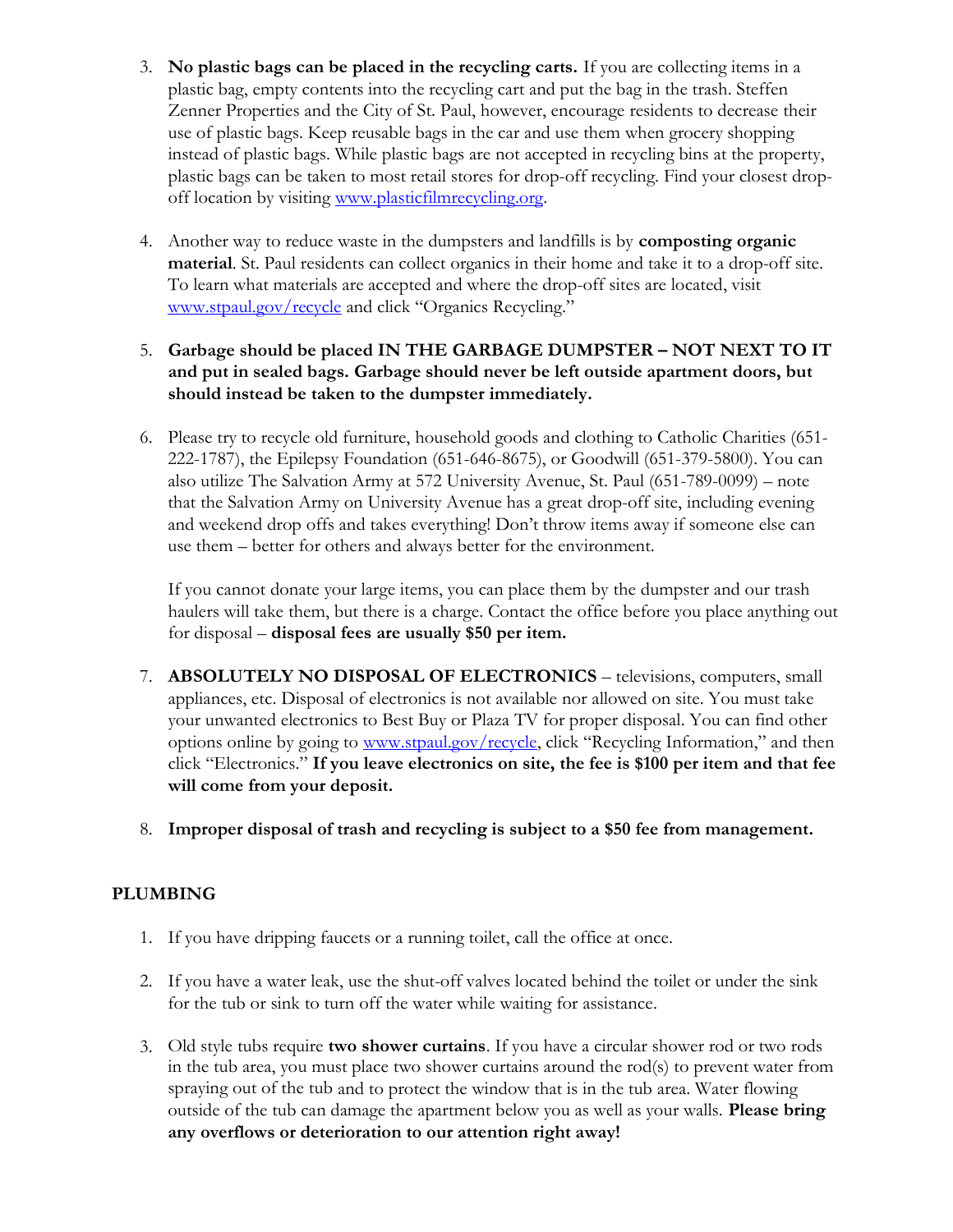- 4. Don't flush anything except tissue and natural body waste down the toilet: absolutely no tampons, other sanitary products or diapers! These will clog the sewer lines. If your toilet is clogged, try using a plunger before you call for maintenance.
- 5. Be mindful of what goes down the kitchen and bathroom sinks. No grease in the kitchen drains. Try to minimize hair down the tub and sink drains with strainers and by discarding excess hair in the trash.

# GENERAL MAINTENANCE

- 1. If you have repairs that need attention, please submit them via your online tenant portal, Property Matrix at www.propertymatrix.com. Once you log into your tenant portal, click on the 'Maintenance' tab on the top banner of the page and submit your request. If you do not have access to a computer, please call the office to verbally submit your request. If you have an after-hours emergency, contact your onsite building manager, the office and Chad at (651) 208-8964.
- 2. Depending on the urgency and nature of the repair, we will fix the problem ourselves or contact a maintenance technician. Most items will be repaired within 24 to 48 hours, and you will be notified when someone is coming in to complete repairs.
- 3. If you have not received a response from the office or a repair technician within one business day, please call again to make certain that we got your request.
- 4. Simple repairs such as changing light bulbs and batteries in smoke detectors are often assumed to be the resident's responsibility, but if you do need assistance please feel free to contact your building manager or the office.

# **HEATING**

- 1. Your apartment is heated with a steam boiler system through the radiators in your apartment. The boiler operates on an average temperature in the building with sensors that are located in several different apartments.
- 2. Our goal is to provide a comfortable temperature for you, but not to overheat the building. Overheating wastes precious natural resources and drives rent increases up as natural gas is very expensive. During the day the temperature will be 68 to 72 degrees and the temperature will drop back a few degrees at night; all of this is maintained by timers and special controls.
- 3. If you are too cold, check to make certain that your storm windows are all closed tight and that your radiator valves are open to allow the heat to flow: turn valves counter clockwise to open them. Call your building manager or the office if you are having a problem.
- 4. If you are too warm you can certainly turn radiators down which will limit steam flow but be mindful of limiting the steam flow to your radiators as this will affect the heat flow to your entire unit. You may also call the office and report the problem and we will make adjustments.

In this building, heating sensors are located in apartments 2, 10, 11, 14, 22, and 25.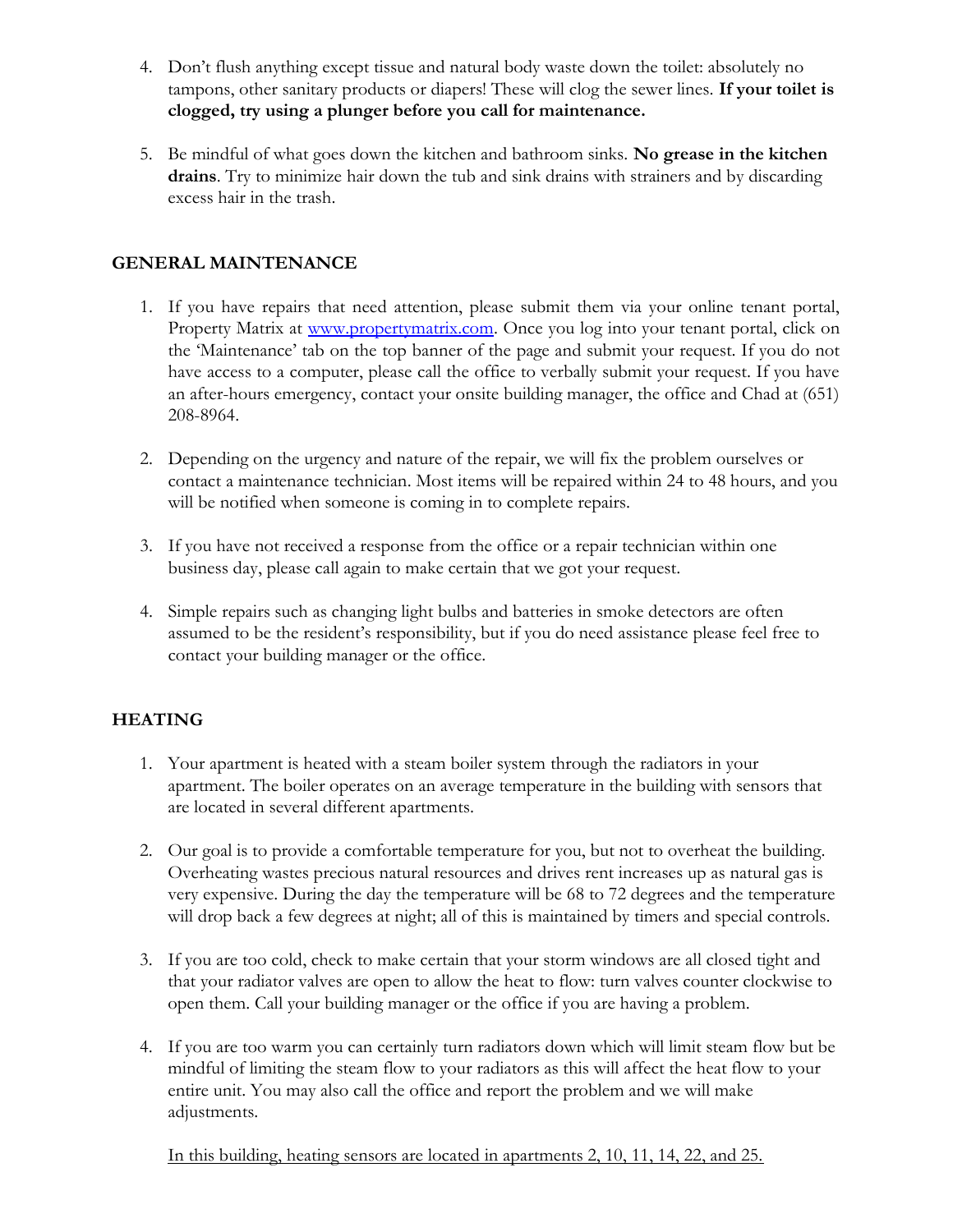# AIR CONDITIONERS

- 1. You may install window air conditioners in your apartment in the summer. We recommend that you install units with 5000 BTUs or less, otherwise you may overload your circuits. If you need assistance or have questions, contact the office.
- 2. Make certain that the  $A/C$  units that you install are tipped outside the building to prevent water from dripping inside the building. You may be charged for any damage that dripping water may cause from air conditioners that you install.
- 3. Air conditioners must be removed and stored for the winter by October 1.
- 4. You must turn air conditioners off when you are not home, so that circuits in the building are not overloaded. The apartments are small and will cool off quickly, so run units ONLY when you are home.

# ELECTRICAL

- 1. The building is designed to have many shared circuits with other neighboring apartments, and as you know, electrical service is included with your rent. We do ask that you use electricity conservatively, and turn off the lights and your ceiling fans when you leave your apartment.
- 2. If you have a power failure with some lights and/or outlets, most likely you have "tripped" a circuit. Circuit breaker boxes are located in the far corner of the laundry room in the basement and labeled with apartment numbers. You can look for a "tripped" circuit breaker in your box and simply flip the circuit to the on position to restore your power. Take care not to overload circuits with too many appliances running at once. If you continue to have problems or cannot get the circuit to stay in the on position, you should contact your building manager or the office.
- 3. If you have a power failure and all of you power is out in all rooms, most likely this is a problem that needs to be corrected by Xcel Energy and involves a large portion of the area. Contact Xcel Energy at 1-800-895-1999 and report the problem, and they should be able to correct the problem in an hour or two. You can also visit www.xcelenergy.com and click on "Outage & Emergencies" or "Report an Outage" to report the problem or view electronic outages affecting your area.
- 4. Your bathroom and kitchen are equipped with a ground fault interrupter circuit, which can be reset at the outlet itself by pushing the reset button if the circuit there goes out.

# LAUNDRY ROOM

1. Laundry room hours are from 8 AM to 10 PM. Please do not start loads after 10 PM!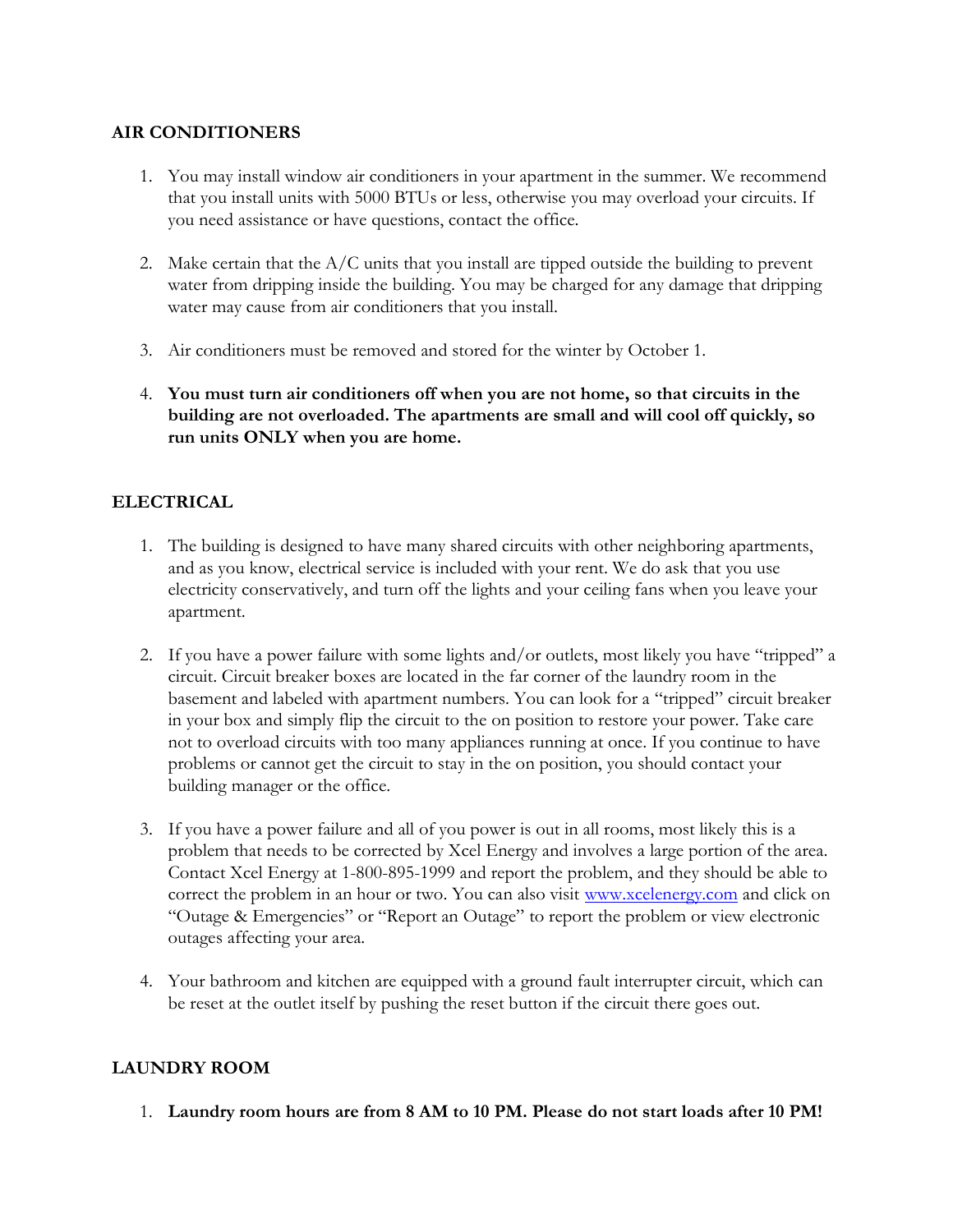- 2. Remove your loads from the washers and dryers as soon as they are done, so the machines are available for others to use.
- 3. Please leave the laundry area as clean as you found it. Wipe up detergent spills and dispose of lint and other trash in the proper receptacles. Remember to clean the lint trap in the dryer each time you use the dryer.
- 4. If you wish, you may store your detergent bottles in the appropriate area of the laundry room, but please label the bottles with your apartment number. Periodically, unmarked bottles are discarded.
- 5. Report any problems with machines to your building manager or the office.

Thank you for your attention to these details! Don't hesitate to call your building manager or the office if you have questions about anything. Welcome home!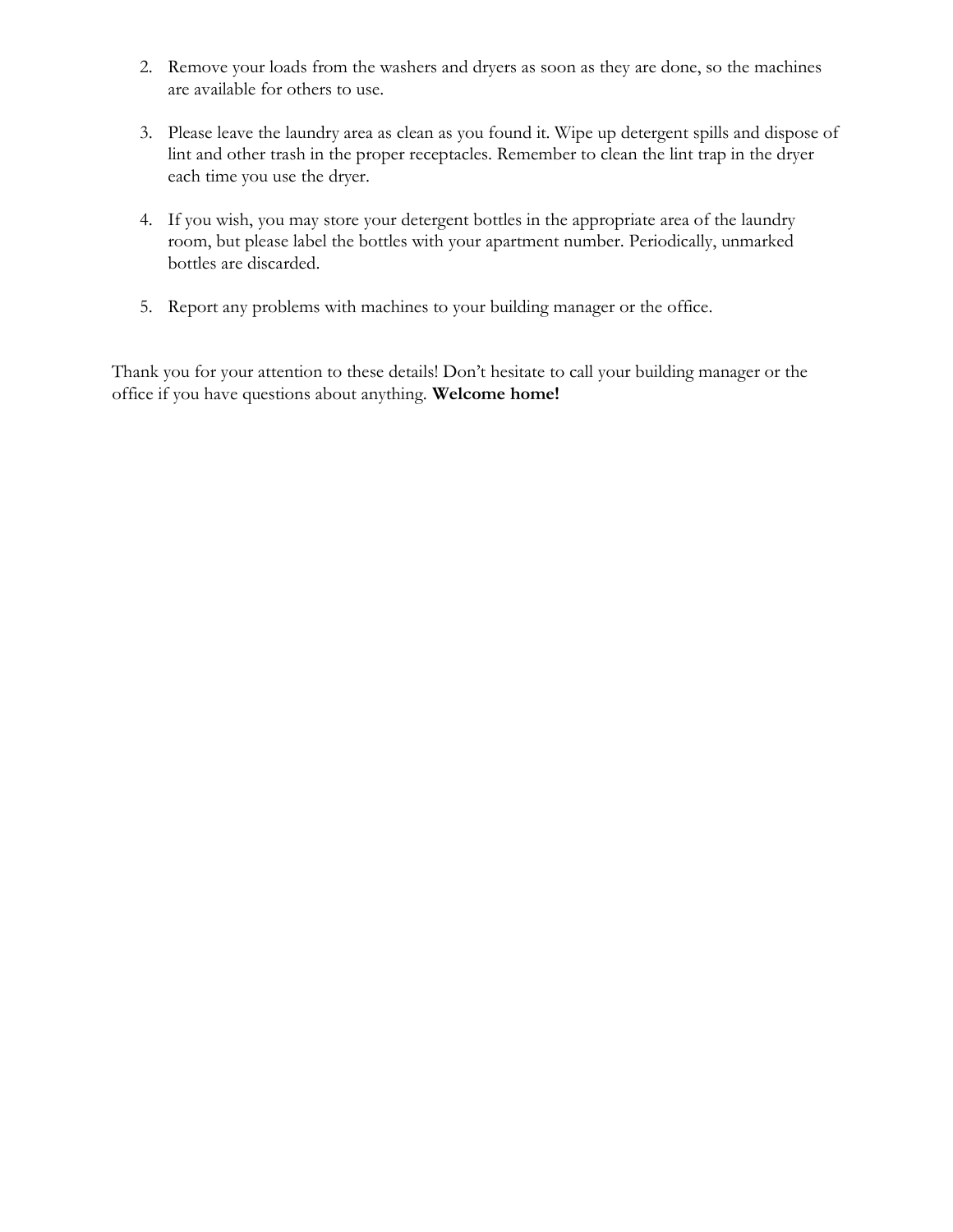# MAINTENANCE EMERGENCY PROTOCOL

# Definition of a Maintenance Emergency:

Anything that causes immediate damage to property or threatens the immediate safety of yourself or others. Usually true emergencies entail such problems as uncontrollable water leaks usually from broken water pipes, fire, storm damage, or physical assault or theft.

In the unfortunate event that you have a true maintenance emergency, here is the protocol that you should follow.

- Try to get the situation under control: Evacuate immediately if there is a fire and call 911. Call 911 if you are being physically threatened in any way.
- Turn off water shut-off valves if there is a water problem (can be found underneath or behind most sinks and toilets).
- Call caretaker Dillon at 425-647-9964.
- Call maintenance technician Chad at 651-208-8964.
- Call the office at 651-290-0391 if you are unable to reach a maintenance technician, and please leave messages at all numbers.

IF YOU CALL AND GET VOICE MAIL, LEAVE A MESSAGE. EMERGENCY MESSAGES ARE MONITORED 24 HOURS A DAY.